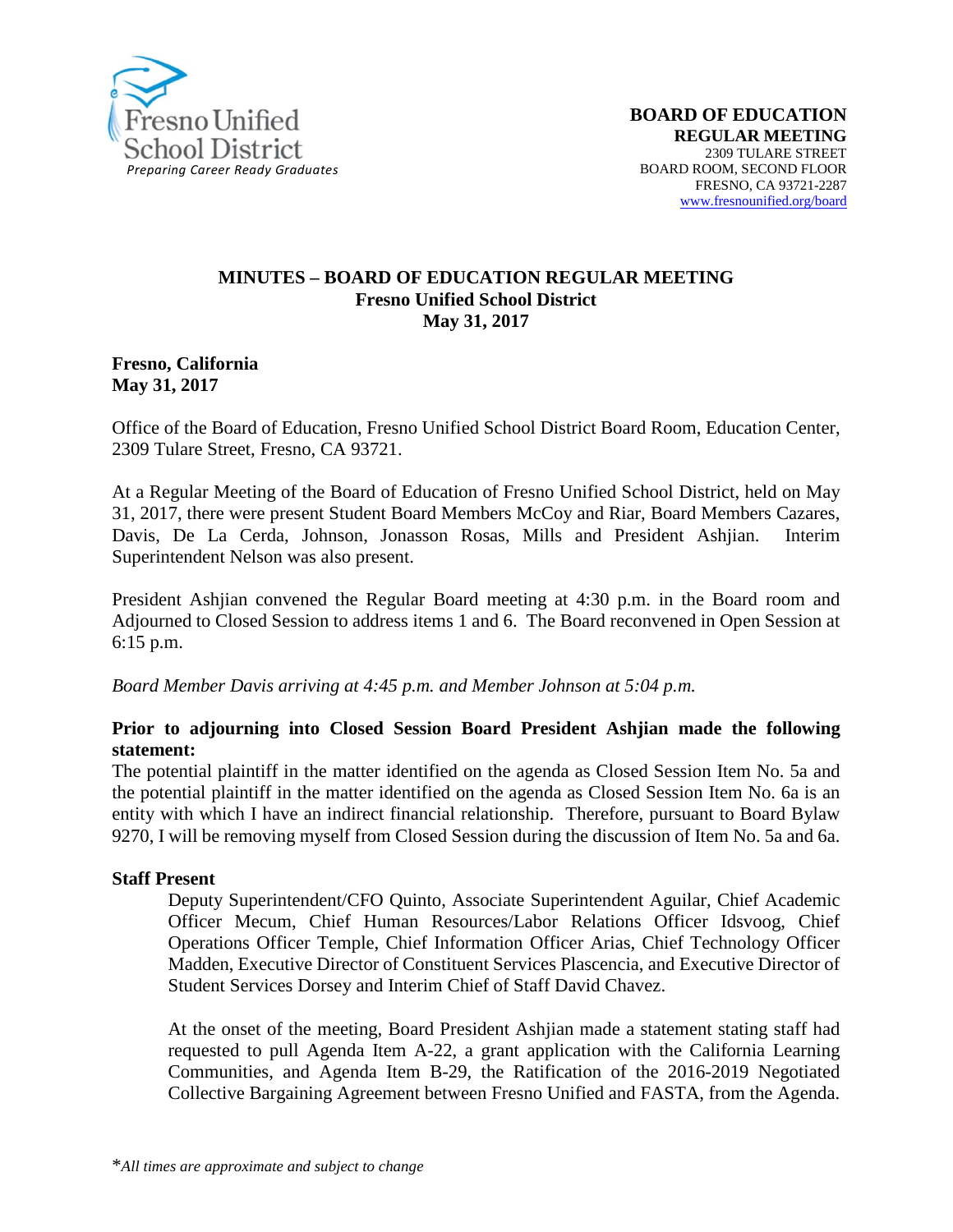#### **Reporting Out of Closed Session**

- By a vote of 7-0-0-0, the Board took action on a workers compensation case Nick Svigos Case No 2016-0419.
- By a vote of 7-0-0-0, the Board took action to place one permanent classified employee on compulsory leave of absence.

### **PLEDGE OF ALLEGIANCE**

Laura Espinoza, a parent that has had a positive impact at Holland Elementary led the flag salute.

### **RECOGNIZE the Student Board Representatives for the 2016/17 School Year**

The Board of Education and Interim Superintendent recognized Student Board Members Richard McCoy, Edison High School and Keerat Riar, Patiño High School for serving on the Board of Trustees during the 2016/17 school year.

#### **RECOGNIZE the Fresno Unified School District Spring Sports Valley Champions for the 2016/17 School Year**

The Board of Education and Interim Superintendent recognized 400M Section Champion Elijah Isiah from Edison High School and Edison Track Coach, Danny Alberty. Mention was made of the Bullard High School Lady Lacrosse team winning their fourth Fresno City Championship in a row and 3200M Section Champion Evert Silva from Fresno High School.

#### **APPROVE Minutes**

Approved as recommended with correction to a minor typographical error, the draft minutes for the April 5, 2017 Regular Meeting. Member Mills moved for approval, seconded by Member Davis, which carried a vote of 7-0-0-0, as follows: AYES: Board Members: Cazares, Davis, De La Cerda, Johnson, Jonasson Rosas, Mills and President Ashjian.

## **HEAR Report from Interim Superintendent**

- Encouraged parents to keep their kids active this summer. Parent University in conjunction with Valley PBS kicked off its [English Learner Summer Learning](https://www.fresnounified.org/dept/parentu) program June 3 with a special event at McLane High School. Families with children in grades pre-kindergarten through sixth grade were invited to the free event, providing parents valuable tools to support student learning throughout the summer including reading, critical thinking and STEM exploration.
- Discussed the Board and district's commitment to provide more recreational opportunities as part of the Weekend Community Space agreement with the City of Fresno. The board looked to extend the program by adding "blue space" in the form of low cost community swim opportunities and swimming lessons at our seven comprehensive high schools.
- Graduation season is upon us with 13 more graduation ceremonies taking place between June 1-7. Preparing students to successfully reach the graduation stage takes support from parents, teachers, mentors and the community. There's no better example of that collaboration than the "Inspire Tomorrow Mentoring" program at Roosevelt High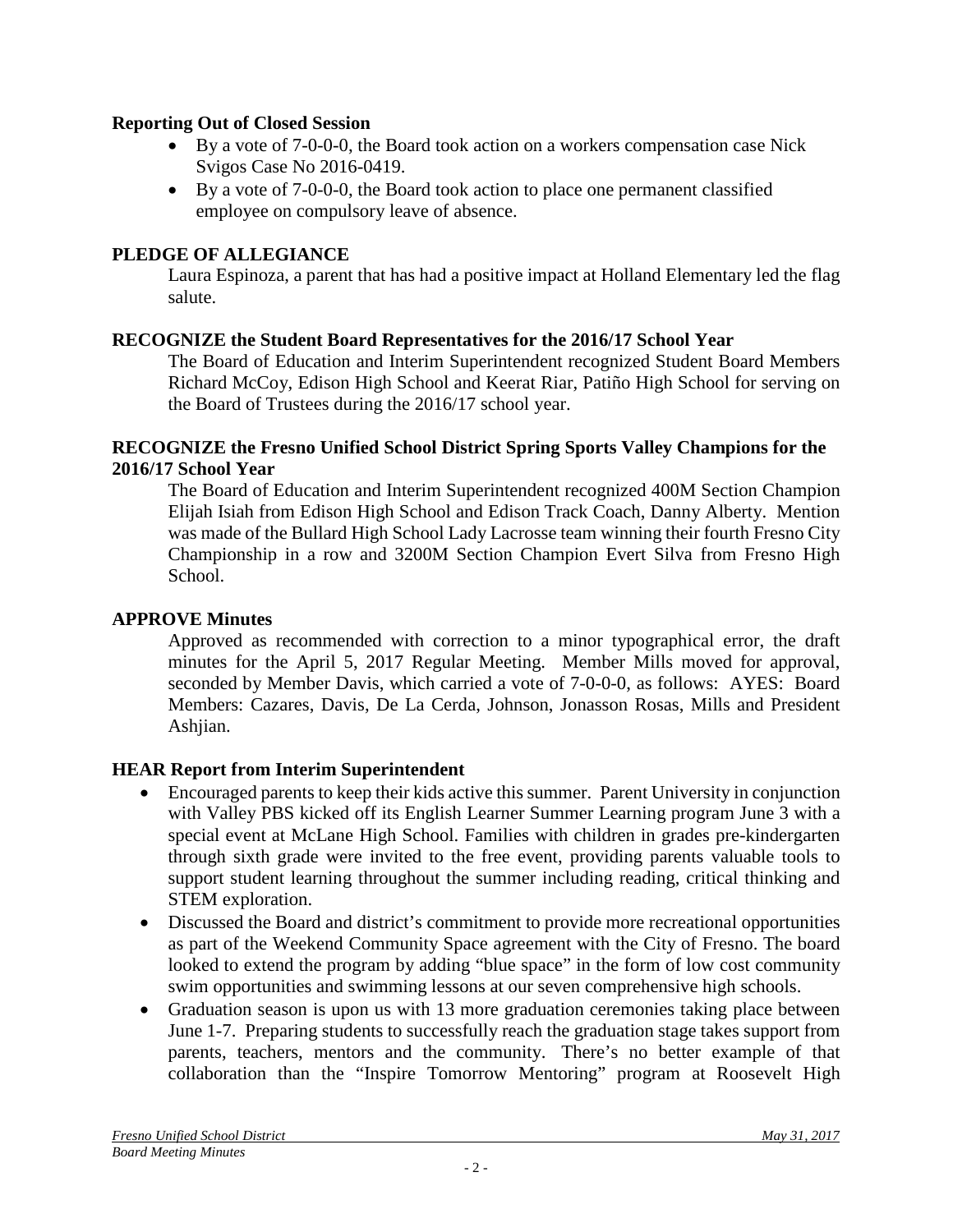School. He thanked the many mentors who continue to support the district's youth and gave a big congratulations to the Class of 2017.

• Recognized the numerous teachers who came to the board meeting. The Board of Education provided an updated proposal to FTA which provides an ongoing salary increase, reduces out of pocket employee expenses for health care by 50% for 2017-18 with a 90-10 health care plan and withdraws articles 20 and 21. He expressed hope that there will be a resolution to the negotiations and recalled that 23 years ago as a teacher, he, too, paid FTA dues. He's read the passionate posts on social media and wants to reassure teachers that Fresno Unified will continue to work with labor partners to find an agreement on a contract that will not only support student learning and teachers but does not take the district back financially.

On a motion by Member Jonasson Rosas, seconded by Member Cazares, the consent agenda, exclusive of agenda items: A-3, A-10, A-11, A-12, A-13, A-16, A-17, A-19 and A-24 which were pulled for further discussion, was approved on a roll call vote of 7-0-0-0 as follows: AYES: Board Members: Cazares, Davis, De La Cerda, Johnson, Jonasson Rosas, Mills and President Ashjian.

# **A. CONSENT AGENDA**

# **A-1, APPROVE Personnel List APPROVED as recommended,** Personnel List, Appendix A, as submitted.

**A-2, ADOPT Findings of Fact and Recommendations of District Administrative Board ADOPTED as recommended,** the Findings of Fact and Recommendations of District Administrative Panels resulting from hearings on expulsion and readmittance cases conducted during the period since the May 17, 2017, Regular Board meeting.

## **A-3, ADOPT Waiver Requests for Rebecca Bier and Alana Cross to serve as Speech Language Pathologists**

**ADOPTED as recommended,** waiver requests for Rebecca Bier and Alana Cross, to serve as Speech Language Pathologists.

For the record, comments/questions were made regarding why speech language pathologists is a hard to fill position, their pay scale compared to other districts, in comparison to other districts who may have different situations the pay scale may not show a true comparison, and what the ratio of pathologist to students. Chief Human Resources/Labor Relations Officer Paul Idsvoog was able to provide clarification. Member De La Cerda moved for approval, seconded by Member Jonasson Rosas, which carried a 7-0-0-0 vote. AYES: Board Members: Cazares, Davis, De La Cerda, Johnson, Jonasson Rosas, Mills, and President Ashjian.

# **A-4, ADOPT Declaration of Need for Fully Qualified Educators**

**ADOPTED as recommended,** the 2017/18 Declaration of Need for Fully Qualified Educators. Annually, the district adopts the Declaration of Need for Fully Qualified Educators, which certifies that there may be an insufficient number of certificated persons who meet the district's specified employment criteria for the positions listed on the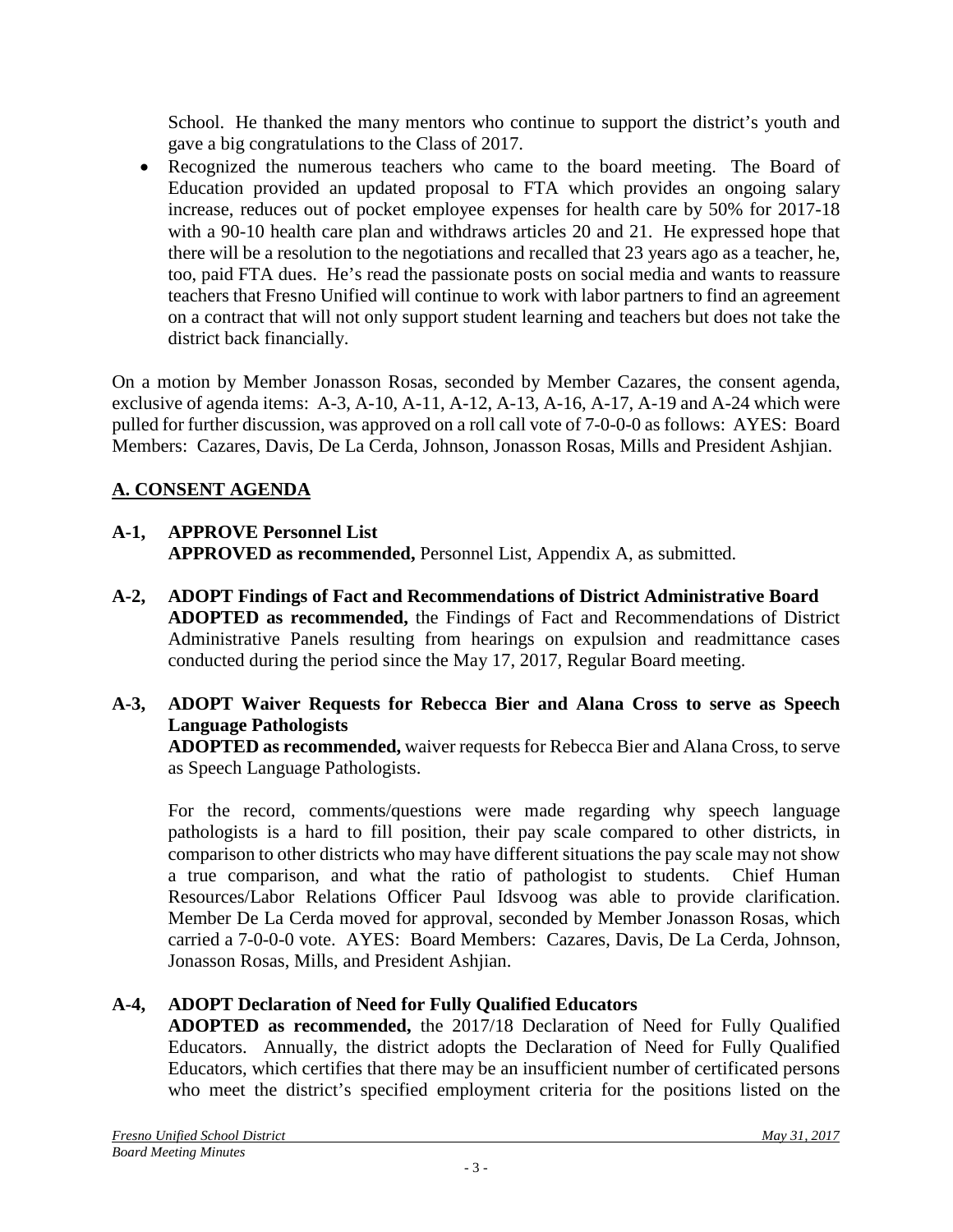declaration. The adoption of the declaration is a prerequisite to the issuance of any limited assignment teaching permits or emergency permits in the event that shortages in certain subject areas occur (Title 5, California Code of Regulations, Section 80026).

# **A-5, APPROVE Grant Application to the Spencer Foundation Research-Practice Partnership Program**

**APPROVED as recommended** a grant application to the Spencer Foundation for the Research-Practice Partnership (RPP) program which provides researchers and practitioners the opportunity to conduct educational research that is designed specifically to guide improvement efforts. Researchers from the University of California, Berkeley and the University of California, Davis propose to apply to the program to work with the Department of Prevention & Intervention, Restorative Practices Team, to evaluate restorative practice implementation in Fresno Unified through the research of lessons learned/best practices to support continuous improvement of the program.

## **A-6, APPROVE Multi-year Proposal with Cisco Capital from Dimension Data for Annual Updates and Technical Support of District's Cisco firewall**

**APPROVED as recommended** The Board previously awarded RFP #20003 to Dimension Data for purchase of the Cisco firewall, services, annual maintenance and firewall subscription services. This multi-year proposal, for the firewall subscription services, provides the benefit of discounts and protections against price increases during the term of the contract. This proposal represents a discounted annual payment payable each of three years for the annual updates and technical support of the district's Cisco firewall.

## **A-7, APPROVE Proposal from Development Group, Inc. for HP 3Par Annual Maintenance**

**APPROVED as recommended** a proposal from Development Group, Inc. (DGI) for the annual maintenance and support of the HP 3Par Data Center storage system. The Data Center storage system includes storage services for ATLAS, Lawson, AMS, and all other data center related storage services.

### **A-8, APPROVE Proposal from Development Group, Inc. for Cisco Smartnet and Technical Support of District's Core Network Infrastructure**

**APPROVED as recommended** a proposal from Development Group, Inc. (DGI) for Cisco Smartnet annual updates and technical support of the district's core network infrastructure. The district's core network infrastructure includes the network equipment that connects the Education Center to all school sites and out, through Fresno County Office Education, to the Internet; the network equipment for the data center as well as the network equipment to manage the district's wireless access network.

#### **A-9, APPROVE Multi-year Proposal with Cisco Capital from Development Group, Inc. and Technical Support of District Telecommunications Systems APPROVED as recommended** a multiyear proposal with Cisco Capital from Development Group, Inc. (DGI) for the annual updates and technical support of the district's Cisco telecommunications system. This multi-year proposal provides the benefit of discounts and protections against price increases during the term of the contract.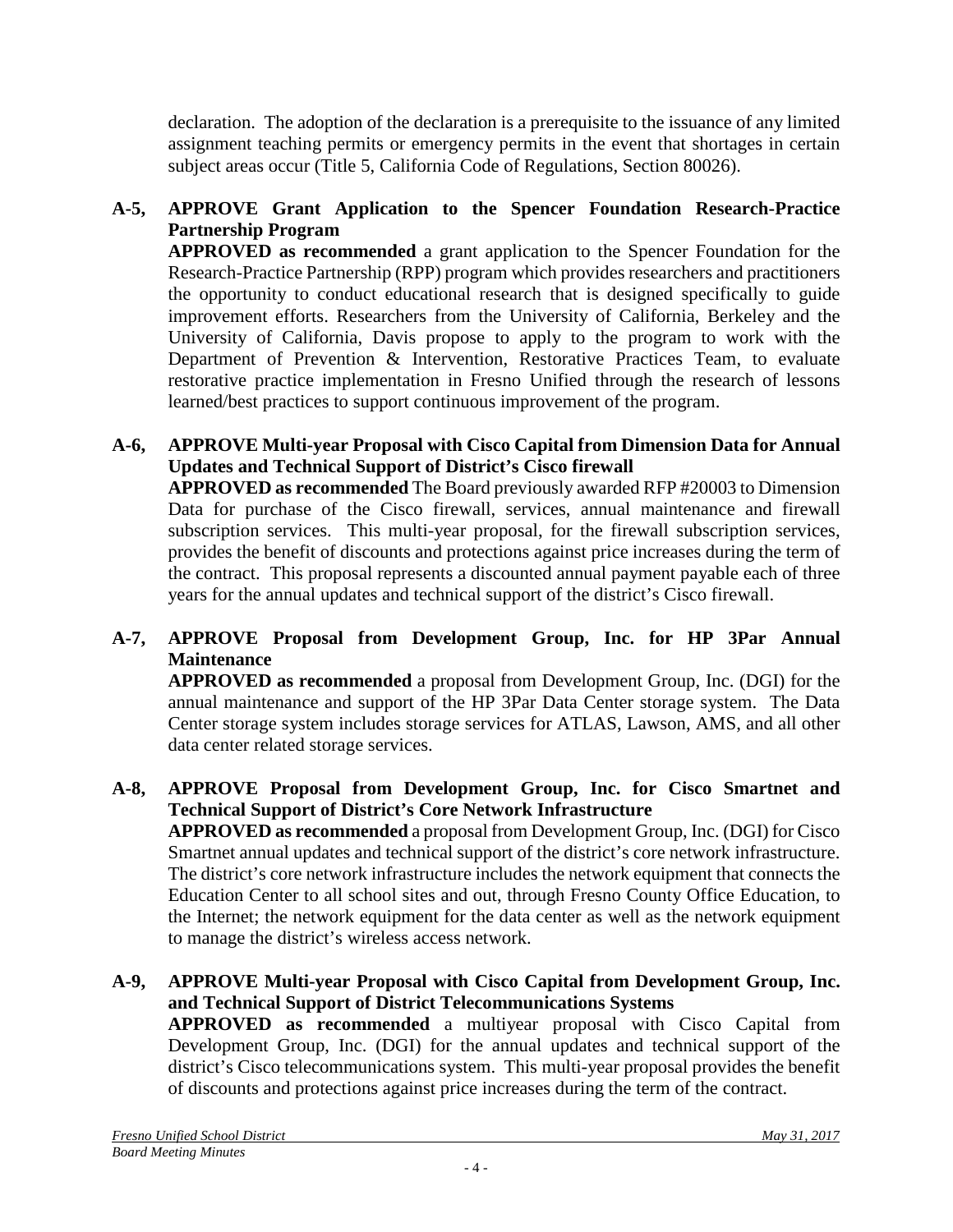#### **A-10, APPROVE Extension of Joint Use Agreement with City of Fresno for Weekend Community Open Space Program for Elementary and Middle Schools APPROVED as recommended** an addendum to the agreement between Fresno Unified and the City of Fresno for use of district green space at elementary and middle schools for the City's Weekend Community Open Space Program. The addendum is for a period of one year (June 1, 2017 – May 31, 2018), with the option for the district to administratively extend the term for an additional year (June 1, 2018 – May 31, 2019). The Weekend Community Open Space Program has met its goal of providing recreational opportunities to residents utilizing district green space. District and City staff have worked closely together on the program and there have been no adverse impacts at school sites.

For the record, comments/questions were made regarding postponement of access to the Addams site due to construction, requested Board to be notified when the district extends agreement in case they have concerns or comments, and a request to get data usage of each site. Chief Operations Officer Karen Temple was able to provide clarification. Member Mills moved for approval, seconded by Member De La Cerda, which carried a 7-0-0-0 vote. AYES: Board Members: Cazares, Davis, De La Cerda, Johnson, Jonasson Rosas, Mills, and President Ashjian.

### **A-11, APPROVE Agreement with City of Fresno to Provide Summer Swim Program at District Pools**

**APPROVED as recommended,** an agreement between Fresno Unified and the City of Fresno for use of district pools for a City-operated swim program that will provide swim lessons and community recreational swimming opportunities, June 10 through August 6, 2017. The goal of the summer swim program is to improve community access to affordable swim lessons and recreational swimming. The City will be responsible for supervising pool use at all times during program hours with American Red Cross certified lifeguards and related staff. Revenue from swim lessons and other City sources will support a portion of the cost to provide lifeguards. The balance of the cost, estimated at \$31,600, is recommended to be funded by the district.

For the record, comments/questions were made regarding ensuring our student groups have first priority over the pools, cost of usage, reaching out to the Board prior to renewing in case there are comments or concerns, thankful for the partnership with the city and that the district is allowing public to use pools not only does it keep them active but increases water safety, will there eventually be lessons at Roosevelt, is offering free swim lessons to students of Fresno Unified an option, and clarity on the cost of lessons and free play. Chief Operations Officer Karen Temple, and Mr. Shaffer from the City Parks department with the City of Fresno were able to provide clarification. Member Mills moved for approval, seconded by Member De La Cerda, which carried a 6-0-1-0 vote. AYES: Board Members: Cazares, De La Cerda, Johnson, Jonasson Rosas, Mills, and President Ashjian. ABSTENTION: Board Member Davis.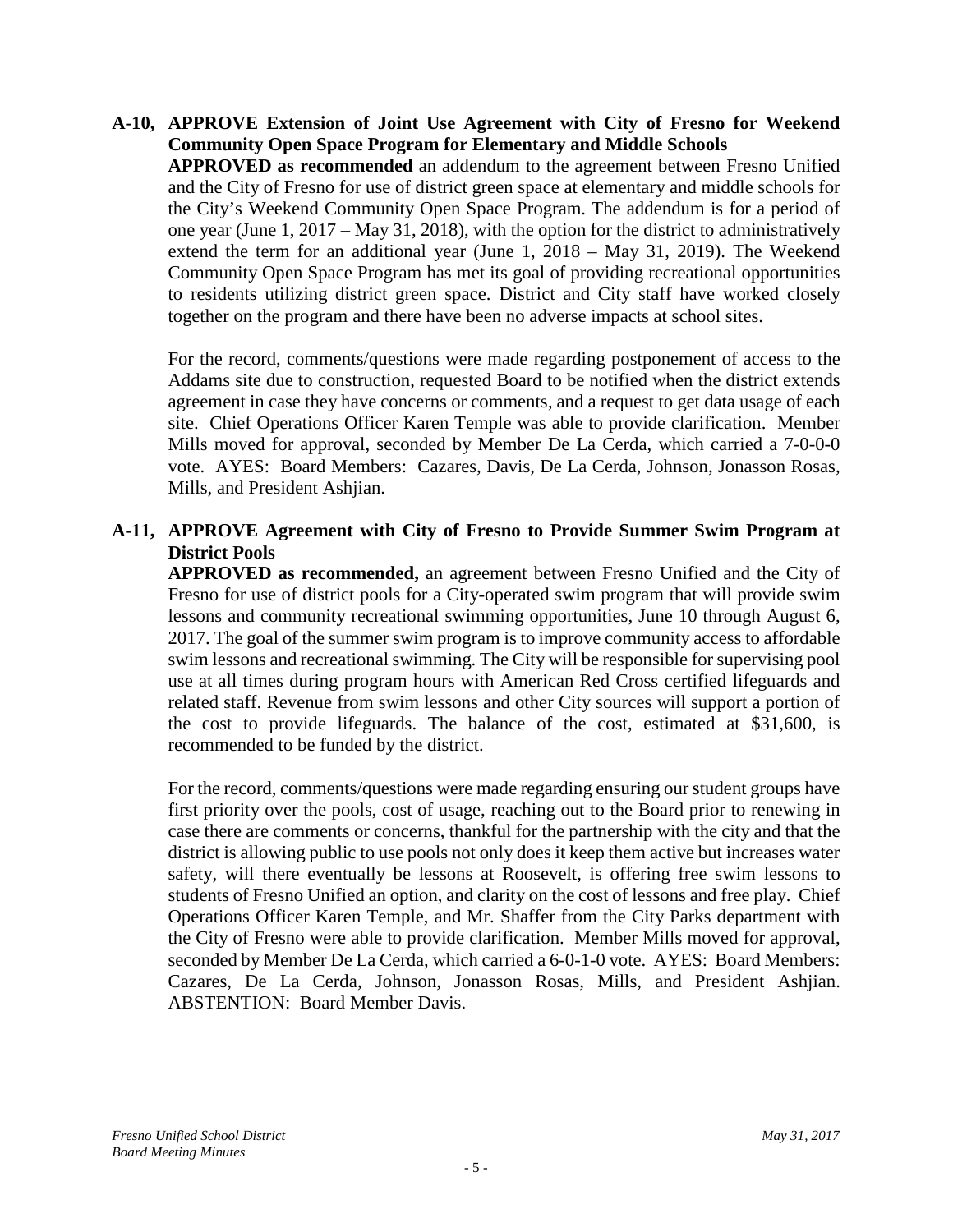**A-12, APPROVE Award of Bid 17-23 Sections A-H, 2017 Exterior Painting at 16 Campuses APPROVED as recommended** Bid 17-23, consisting of eight bid sections, for exterior painting at 14 elementary schools, Cambridge High School, and Cesar Chavez Adult Education school.

Staff recommends award to the lowest responsive, responsible bidders:

|                     | Sec. A Forkner, Gibson, McCardle | <b>Horizon Brothers Painting</b>       | Rio Linda           | \$218,250 |
|---------------------|----------------------------------|----------------------------------------|---------------------|-----------|
|                     | Sec. B Lowell, Muir              | Ro's Precise Painting Inc.             | Sanger              | \$174,253 |
|                     | Sec. C Cooper, Phoenix           | A Plus Painting                        | Roseville           | \$162,000 |
|                     | Sec. D Centennial, Viking        | <b>Horizon Brothers Painting</b>       | Rio Linda           | \$143,050 |
| Sec. E Turner       |                                  | JPB Designs Inc.                       | Sacramento          | \$87,700  |
|                     | Sec. F Mayfair, Webster          | G K Painting & Construction Sacramento |                     | \$178,000 |
|                     | Sec. G Rowell, Chavez Adult Ed.  | A Plus Painting                        | Roseville           | \$122,000 |
|                     | Sec. H Aynesworth, Cambridge     | Century Ent. Inc.                      | San Juan Capistrano | \$115,400 |
| <b>Total Award:</b> |                                  |                                        |                     |           |

For the record, comments/questions were made regarding paint that is used at each school, the importance of regional identity at each of the feeder schools, feeder schools should have accent colors that are in line with their high school. Chief Operations Officer Karen Temple was able to provide clarification. Member Mills moved for approval, seconded by Member Cazares, which carried a 6-0-0-1 vote. AYES: Board Members: Cazares, Davis, Johnson, Jonasson Rosas, Mills, and President Ashjian. ABSENT: Board Member De La Cerda was absent for the vote.

### **A-13, APPROVE Award of Bid 17-24; Centennial, Del Mar, and Roeding Elementary Schools Chiller Replacements**

**APPROVED as recommended** Bid 17-24, for installation of replacement chillers at Centennial, Del Mar, and Roeding Elementary Schools. This project is the first increment of Phase 2 Proposition 39 Energy Expenditure Plan, and is approved by the California Energy Commission.

Staff recommends award to the lowest responsive, responsible bidder:

Strategic Mechanical Inc. (Fresno, California) \$389,000

For the record, comments/questions were made regarding the replacement of chillers specifically at Fresno High, where is the plan that shows which schools and when chillers will be replaced. Chief Operations Officer Karen Temple was able to provide clarification. Member Mills moved for approval, seconded by Member De La Cerda, which carried a 7- 0-0-0 vote. AYES: Board Members: Cazares, Davis, De La Cerda, Johnson, Jonasson Rosas, Mills, and President Ashjian.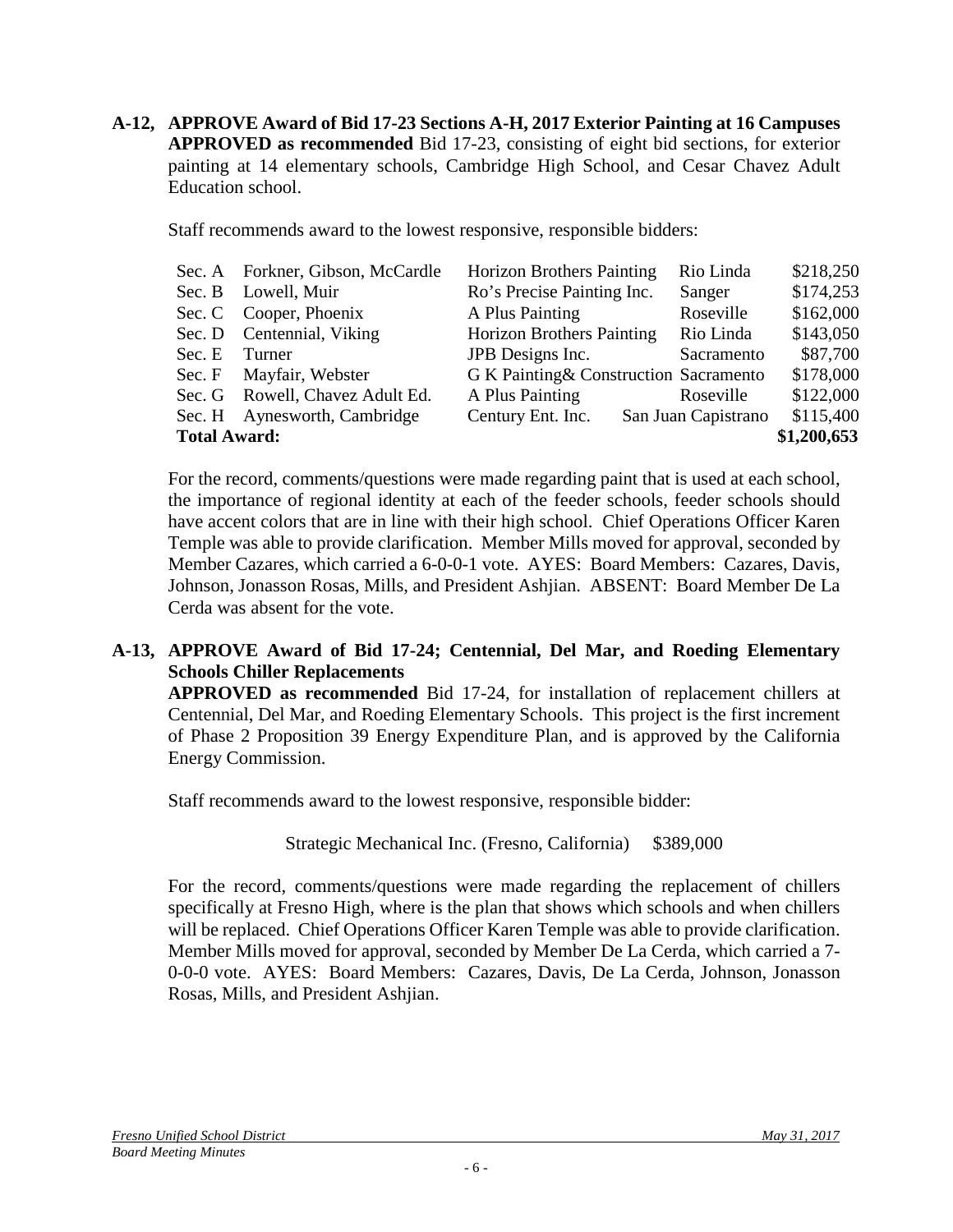**A-14, APPROVE Award of Bid 17-28 A-C, Asphalt Shingle Re-Roof for Locker and Multipurpose Rooms at Three Campuses (Heaton, Roeding and Tenaya) APPROVED as recommended** Bid 17-28, consisting of three bid sections, to re-roof Locker Room Building at Tenaya Middle School and re-roof the Multipurpose Rooms at Roeding and Heaton Elementary Schools.

Staff recommends award to the lowest responsive, responsible bidders:

| <b>Total Award</b> |        |                                |                    | \$214,300 |
|--------------------|--------|--------------------------------|--------------------|-----------|
| Section C          |        | Roeding Nations Roof West, LLC | Fresno, California | \$70,800  |
| Section B          | Heaton | Nations Roof West, LLC         | Fresno, California | \$96,800  |
| Section A          | Tenaya | Nations Roof West, LLC         | Fresno, California | \$46,700  |

### **A-15, APPROVE Award of Bid 17-29, Center for Professional Development Parking Lot Improvements**

**APPROVED as recommended** Bid 17-29, to replace the existing parking lot asphalt surrounding the Center for Professional Development and Grounds Maintenance buildings at the E Street location. The project will improve site drainage, reconfigure parking spaces for accessibility, and eliminate safety hazards due to deteriorated asphalt.

Staff recommends award to the lowest responsive, responsible bidder:

Pierce Construction (Fresno, California) \$278,268

### **A-16, APPROVE Award of Bid 17-30, Design Science High School Portable Campus Addition**

**APPROVED as recommended** Bid 17-30, for relocating eight portable classrooms and one portable restroom from Bullard High School, and one portable classroom from Wishon Elementary School, to the Design Science High School campus. The project includes the construction of concrete pads with ramps and utility hook-ups. The portable classrooms are needed to accommodate enrollment and to best serve student needs.

Staff recommends award to the lowest responsive, responsible bidder:

Davis Moreno Construction, Inc. (Fresno, California) \$1,224,000

For the record, no comments/questions were made regarding this item. Board President Ashjian pulled this item to make the following statement:

"Davis Moreno Construction is the vendor identified in Agenda Items A-16. I have been a subcontractor for Davis Moreno on construction projects not involving Fresno Unified and therefore, I have a conflict as a result of my indirect financial interest in the bids this vendor submits to FUSD. However, because I began providing services to Davis Moreno Construction more than five years prior to my election to this board, my conflict is remote and therefore, I am abstaining from this vote pursuant to Board Bylaw 9270."

Member Davis moved for approval, seconded by Member Johnson, which carried a 6-0- 1-0 vote. AYES: Board Members: Cazares, Davis, De La Cerda, Johnson, Jonasson Rosas, and Mills. ABSTENTION: Board President Ashjian.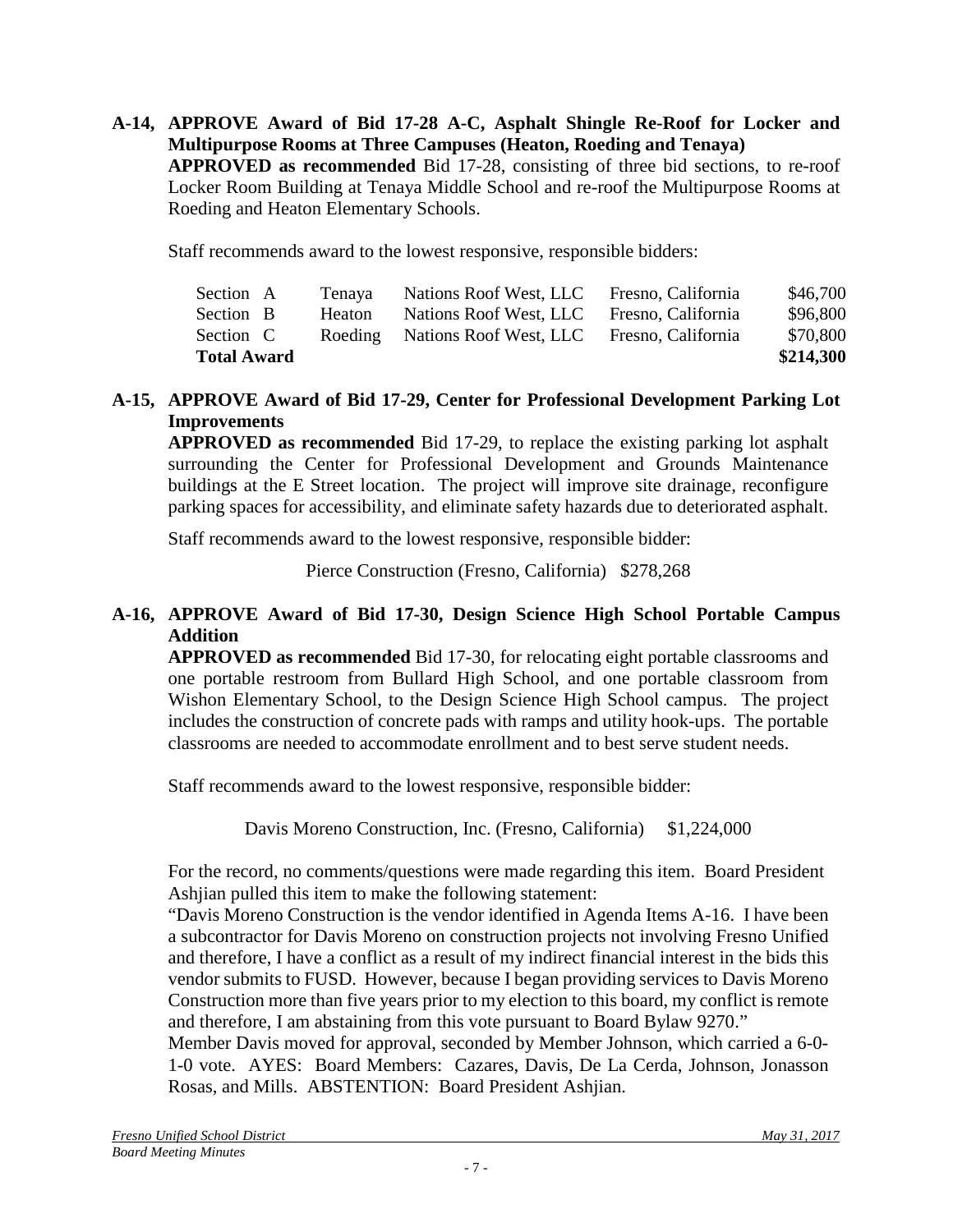## **A-17, APPROVE Rejecting Bid 17-25, Slater Elementary School Infrastructure for Interim Housing**

**APPROVED as recommended** Bid 17-25, to provide infrastructure (concrete pads with ramps and utility hook-ups) for eight temporary classroom portables and one kindergarten classroom portable with restroom. The portables are to provide interim housing at Slater during construction of two new 8-classroom buildings and a new kindergarten building. The request for bids was lawfully advertised on March 21, 2017, and the bids were opened on April 19, 2017. Notifications were sent to 285 vendors and five construction trade publications, and the district received one response. The one bid received was significantly above the construction estimate. Potential bidders were contacted and reported not bidding primarily due to competing projects in the market. Rejecting the bid will not impact classes or the construction project timeline. The work will be incorporated into the overall campus renovation project and rebid at a later date.

For the record, no comments/questions were made regarding this item. Board President Ashjian pulled this item to make the following statement:

"Davis Moreno Construction is the vendor identified in Agenda Items A-16. I have been a subcontractor for Davis Moreno on construction projects not involving Fresno Unified and therefore, I have a conflict as a result of my indirect financial interest in the bids this vendor submits to FUSD. However, because I began providing services to Davis Moreno Construction more than five years prior to my election to this board, my conflict is remote and therefore, I am abstaining from this vote pursuant to Board Bylaw 9270."

Member Davis moved for approval, seconded by Member Johnson, which carried a 6-0- 1-0 vote. AYES: Board Members: Cazares, Davis, De La Cerda, Johnson, Jonasson Rosas, and Mills. ABSTENTION: Board President Ashjian.

## **A-18, APPROVE Revisions to Questionnaire and Scoring Matrix for Prequalifying Prospective Bidders on Construction Contracts**

**APPROVED as recommended** revisions to the district's prequalification questionnaire and scoring matrix for prospective bidders on public works contracts. On November 20, 2013 the Board adopted Resolution 13-04, which sets out prequalification criteria and includes the questionnaire and scoring matrix, to comply with Public Contract Code (PCC) section 20111.6. The recommended revisions are primarily to align to vendors' single project bonding capacity, and may result in increased competition for future projects. The PCC requires prequalification of general contractors and electrical, mechanical, and plumbing trades on construction projects costing \$1 million or more.

## **A-19, APPROVE Request for Qualifications 17-31, Financial Advisory Services**

**APPROVED as recommended** a contract, effective immediately and continuing through the final Measure X issuance, with Keygent, LLC to provide financial advisory services related to the district's bond program. On April 25, a multi-departmental committee evaluated the seven responses to the Request for Qualifications on the firm's ability to meet or exceed the requirements set forth in the RFQ. After the initial evaluation, the Chair of the Citizens' Bond Oversight Committee was added to the evaluation committee and the top four firms were interviewed on May 1. Upon careful consideration and based on best value to the district, the evaluation committee unanimously selected Keygent to be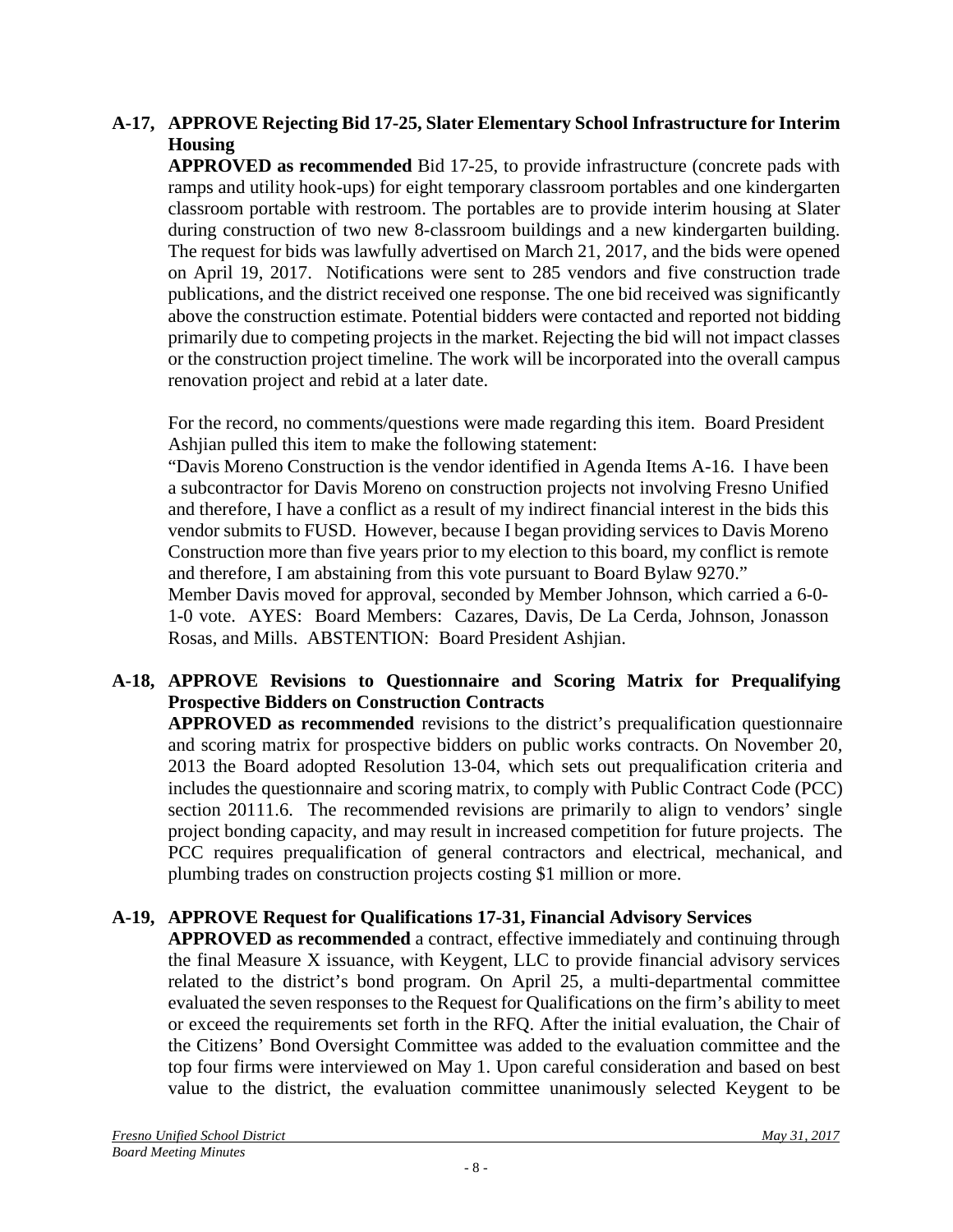recommended for Board approval. Keygent has been the district's financial adviser since 2010, for the Measure Q bond program (also through a RFQ process), and has been a valued partner. It is expected that Keygent would continue to provide Fresno Unified with preferred customer service status.

For the record, comments/questions were made regarding the process on how Keygent was selected, if during the interview process if Mr. Bradley and the Securities and Exchange Commission were discussed and an appreciation for the work that Keygent has done in the past with saving the district money. Chief Operations Officer Karen Temple and Chet Wang from Keygent, were able to provide clarification. Member De La Cerda moved for approval, seconded by Member Davis, which carried a 5-2-0-0 vote. AYES: Board Members: Cazares, Davis, De La Cerda, Johnson, and Jonasson Rosas. NOES: Board Member Mills and President Ashjian.

- **A-20, DENY Claim #17-0120-0014 DENIED as recommended,** a Claim for Damages by Richard John Mercier, case #17- 0120-0014.
- **A-21, DENY Claim #17-0120-0134 DENIED as recommended,** a Claim for Damages by a Minor, case #17-0120-0134.
- **A-22, RATIFY Grant Application to the California Learning Communities for School Success Program**

**AGENDA ITEM WAS PULLED BY STAFF. NO ACTION WAS TAKEN ON THIS ITEM,** a grant application to the California Department of Education (CDE) for the California Learning Communities for School Success Program (LCSSP). The LCSSP provides funds to school districts to support programs aimed at improving student outcomes by reducing truancy and supporting students who are at risk of dropping out of school or are victims of crime.

**A-23, RATIFY Agreement between Bitwise Industries, Inc. dba Geekwise Academy and Fresno Adult School**

**RATIFIED as recommended,** an agreement between Fresno Adult School and Bitwise Industries, Inc. dba Geekwise Academy. Geekwise Academy is providing educational and work-based learning opportunities to Fresno Adult School students.

**A-24, RATIFY Exchange Agreement between Fresno Unified School District and State Center Community College District for the State Center Adult Education Consortium Staff Reimbursement of Costs**

**RATIFIED as recommended,** the exchange agreement between Fresno Unified School District and State Center Community College District for the purpose of an exchange/loan of Fresno Unified staff to the State Center Adult Education Consortium (SCAEC). Staff will remain an employee of Fresno Unified. Fresno Unified will be reimbursed for the full salary and benefits from the SCAEC funding (Adult Education Block Grant). Total reimbursement will be \$76,919.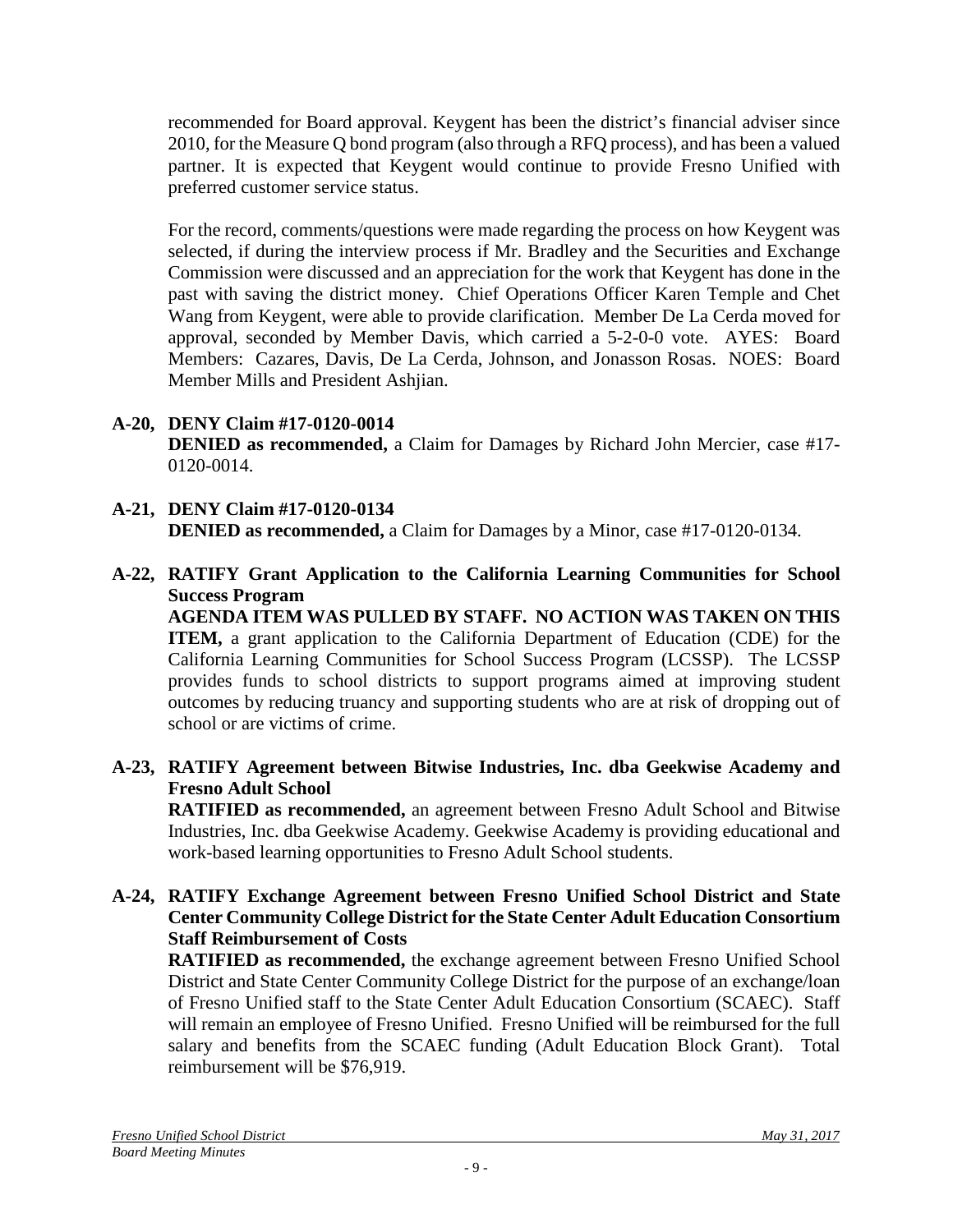For the record, comments/questions were made regarding the dates on the contract and why we the board was just receiving it in May, and mention that contracts need to come before the board prior to services being rendered. Principal Raine Bumatay was able to provide clarification. Member Davis moved for approval, seconded by Member Mills, which carried a 7-0-0-0 vote. AYES: Board Members: Cazares, Davis, De La Cerda, Johnson, Jonasson Rosas, Mills, and President Ashjian.

# **A-25, RATIFY Purchase Orders from March 1, 2017 through March 31, 2017**

**RATIFIED as recommended,** purchase orders issued from March 1, 2017, through March 31, 2017. Purchase orders for \$10,000 or more are presented first, followed by purchase orders for less than \$10,000. A list of purchase orders issued for Associated Student Body (ASB) accounts is also provided.

# **END OF CONSENT AGENDA**

## **UNSCHEDULED ORAL COMMUNICATIONS**

**Andrew Fabela** – Spoke about the Boards request to hire Trustee Area Liaisons. Suggested that funds could be better used to provide supports for students.

**Mariah Lynzie Weaver** – Suggested that more teachers learn sign language, have closed captioned, and/or provide pre-typed notes. Sign Language and the mentioned resources can help build bridges between students and learning.

**Nicole Linder from Marjaree Mason Center** – Thanked the district for their partnership, specifically Kim Mecum.

## **B. CONFERENCE/DISCUSSION AGENDA**

### **Agenda Item B-26, Hold Public Hearing, Present and Discuss Fresno Unified School District's 2017/18 Local Control and Accountability Plan.**

Staff presented and the Board of Education discussed the Fresno Unified School District 2017/18 Local Control and Accountability Plan (LCAP). As required by Education Code 52062, a public hearing was conducted to provide an opportunity for discussion and public comment surrounding the 2017/18 Local Control and Accountability Plan for Fresno Unified.

Presentation by Deputy Superintendent/CFO, Ruth F. Quinto, and Executive Officer Tammy Townsend,

An opportunity was provided to hear questions/concerns from members of the Board and staff was available to respond.

For the record, comments/questions were made regarding, Dual Immersion program expansion, Design Science funding and ownership of the building, Nurses and LVN's at school sites every day of the week, increase in spending for CTE, clarity on the number of Vice Principals being added, do we have enough support at Fort Miller, evaluation of class sizes, which schools will be receiving elementary interventions, explanation of the type of professional learning, will the after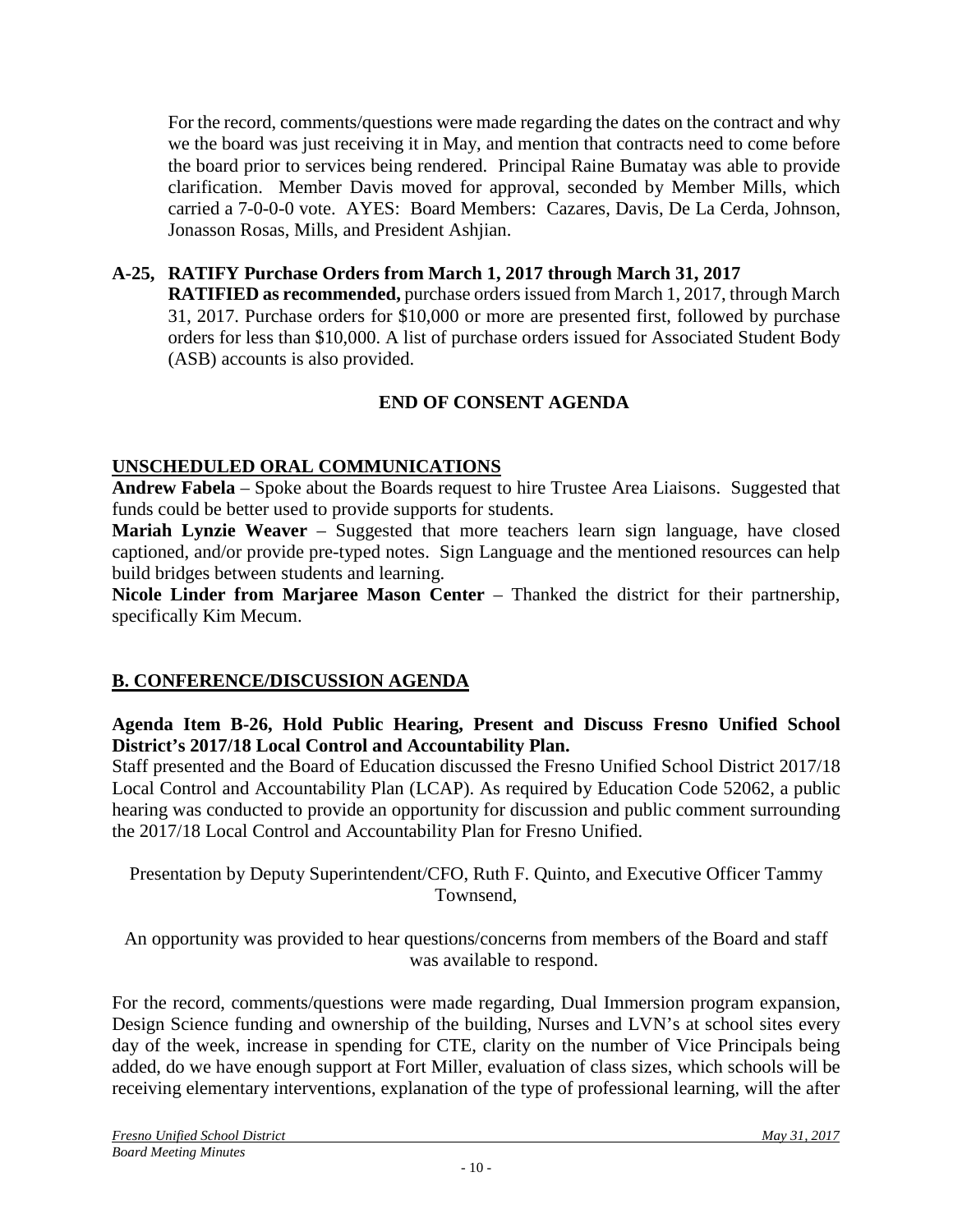school program help all students or will they be targeted students, will our elementary students get a tour of Fresno State as a field trip, students should not have to pay a stipend to go on a music field trip, teachers getting nationally board certified, are the expanded transportation services for Goal 2, transportation for Saturday Key Club meetings, Cambridge and the additional library supports, consideration of all South East Asian languages not just Hmong when doing Dual Immersion, Clarity on the \$100,00 for District Arts Collaborative and African American Student Supports, expectations of district teachers and African American students, would like to see data numbers for our Foster Youth, English Language students moving in the wrong direction, Excited to see expansion of GATE, longer library hours, health clinics and services, increased technology, relationship based schools, more support for music, would like to see more after school slots opened at our middle schools and high schools for English Learners, what can we do to help our teachers become bi-lingual credentialed, would like to see testing twice a year, clarity on the \$18 million for Designated Schools, would like information on how we are doing with our Designated Schools, AP testing fees, have we seen an increase in students being prepared for college by taking AP test, have the 5/6 combination classes been discontinued, and field trips to our local higher education institutions. No action is required on this item.

# **The following community members spoke about Agenda Item B-26:**

**Grisanti Valencia with Californians for Justice** – Thanked the district for moving forward and making changes with the LCAP funding which has produced Relationship Centered Schools.

**Alena Cotton with Californians for Justice** – Thanked the board and the district for making Fresno Unified a safe and welcoming place for all students. The Safe Place resolution was a good first step. Relationship Centered Schools are important to many students who do not have adults who care about them at home.

**Kira Cortez with Californians for Justice** – Thanked the board and the district for allowing the student voice to be heard during the LCAP process and hopes the relationship continues.

**Elijah Williams with Californians for Justice –** Shared his story regarding the positive impact the process of Restorative Practice had on him and his teacher. Asked that the board and district allows recommendations from students regarding Restorative Justice be implemented into the LCAP.

**Xai Lee** – Thanked the district in its efforts thus far in reaching out to students and the community. Would like to work with district.

**Madeleine Fischer** – Thanked the district for listening to students and parents regarding suggestions for the LCAP. Mentioned that there is a key issue that is not getting sufficient funding which is lower class sizes. It is hard for students to make connections with a teacher when the class size is large. Many students have barriers to staying after-school to get help. This needs to be addressed in the LCAP.

**Kevin Vang** – Complimented the district on its graduation rate of 84% from the previous year. Mentioned that 31% of the 84% who graduated do not meet the Standard English Performance standards. We must address the hidden challenges, invest more and to help those who fall between the cracks.

**Lowell Ens from Stone Soup** – Offered support regarding our English Learners specifically with Dual Immersion. Asked district to continue to look at innovative ways to address the issues of our English Leaners in offering services and solutions.

**Hugo Morales** – Spoke about the productiveness of the District Advisory Committee meeting. Many topics discussed such as tutoring, extended library hours, Foster Care Youth as well as the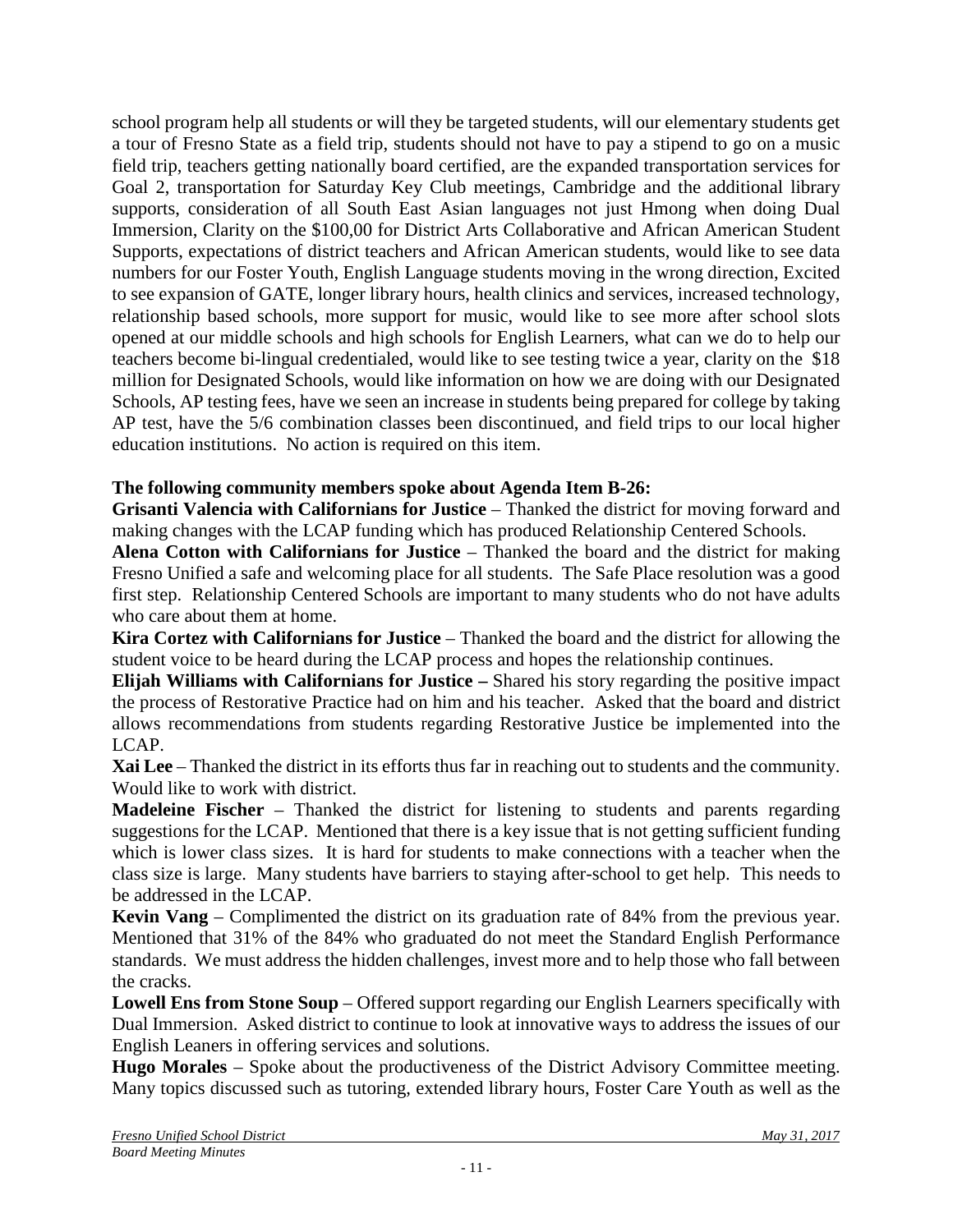health clinics and classes with Fresno City College. The board should divert the cost of the assistants to these programs.

**Andrew Fabela** – Tutoring should not be just for the lesson of the day but for growth to help those students who are falling behind. The district should not be spending money on a building for Design Science but that money should go to the schools for supplies.

**Angie Barfield** – Urged the board to approve the supplemental supports for African American students and asked that it be increased. To support Kim Mecum Goal 2 and her team.

*At 10:30 p.m. a motion was made to extend the meeting by one hour. Member Jonasson Rosas moved for approval, seconded by Member Davis, which carried a vote of 7-0-0-0, as follows: AYES: Board Members: Cazares, Davis, De La Cerda, Johnson, Jonasson Rosas, Mills and President Ashjian.*

### **Agenda Item B-27, Hold Public Hearing, Present and Discuss Fresno Unified School District's 2017/18 Proposed Budget and Education Protection Account**

Staff presented and the Board of Education discussed the Fresno Unified School District Proposed Budget for 2017/18. The Proposed Budget includes the multi-year projected budget for the Unrestricted General Fund. The agenda item also described factors addressed in the 2017/18 Proposed Budget, and issues affecting the multi-year projections for 2018/19 and 2019/20.

> Presentation by Deputy Superintendent/CFO, Ruth F. Quinto and Chief Academic Officer Kim Mecum

An opportunity was provided to hear questions/concerns from members of the Board and staff was available to respond.

For the record, comments/questions were made regarding, Trustee Area Liaison and other uses for the funds, concerns if one-time funds are delayed, Resource Counseling Assistants and how they were selected, CTE at Fresno High School and sufficient funding, why a HVAC program was selected, the role of the African America manager and Resource Counseling Assistants, how will the board get updates on what is working and what is not working with the African American initiatives, Trustee Area Liaisons should be a college student who is majoring in Education, the African American position should have a high enough title within the organization to have respect, the support for Civic Engagement, more Special Education Supports, no need for Trustee Area Liaisons, clarity on the teachers at middle and high schools, reconsider providing support for African American students with higher concentrations instead of spreading it out equally, what instruments will be used for the elementary school expansion, and African American leader should report to the board monthly. No action is required on this item.

## **The following community members spoke about Agenda Item B-27:**

**Peter Vang –** Spoke about the importance of students learning Hmong history and urged the board to continue to support Hmong curriculum in the Fresno Unified School District.

**Sara Vang** – Spoke about the importance of the Hmong heritage and Hmong students. Gratitude for the Hmong Heritage class at Bullard High School. Would like to see a Hmong Dual Immersion program.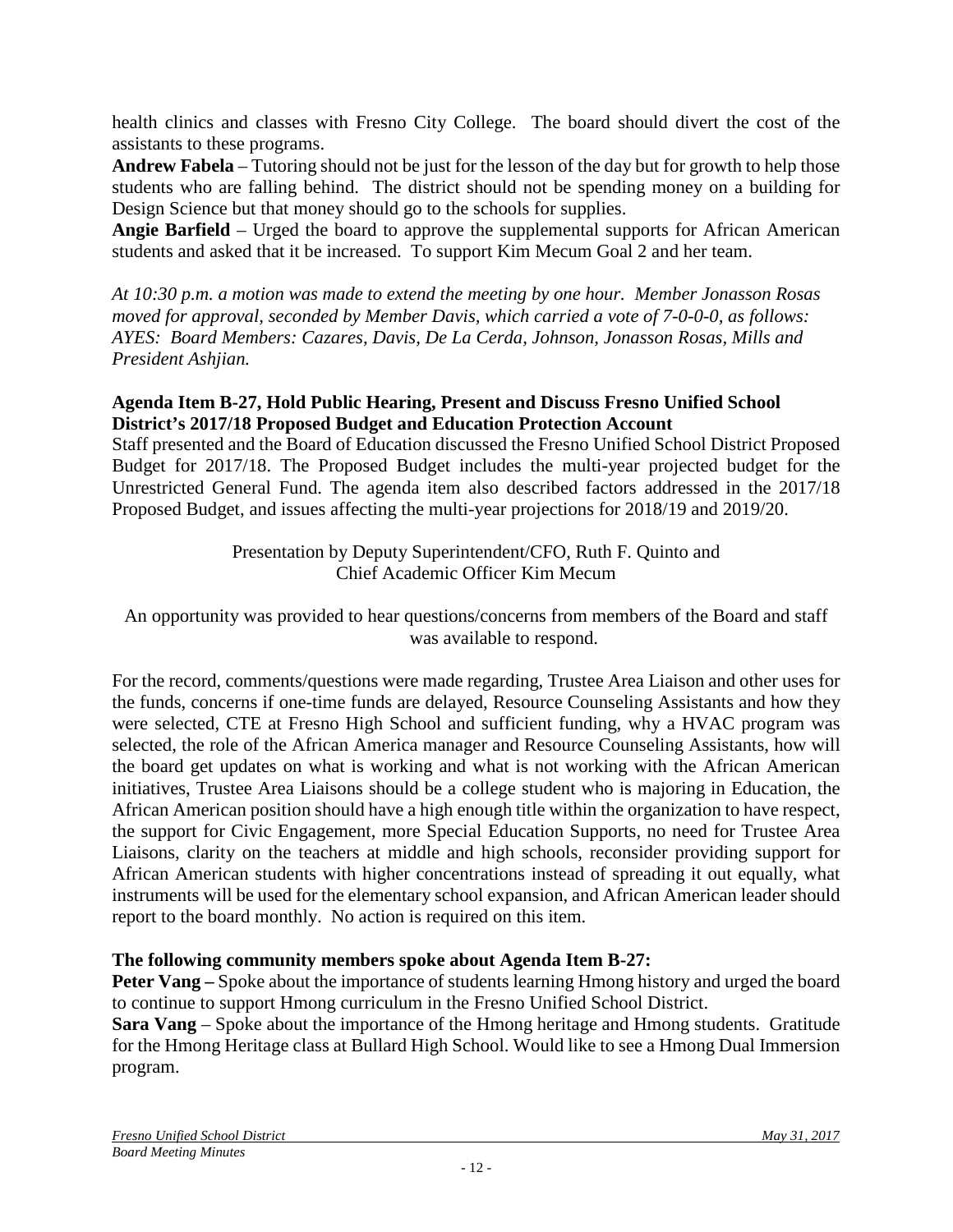**Hugo Morales** – Spoke about concerns within the Hmong community that children are being moved up grades but not understanding the curriculum. As president of the District Advisory Committee (DAC) he appreciates the supports being dedicated to Dual Immersion programs.

### **Agenda Item B-28, Discuss and Approve Proposed Revisions for Board Policies (BP) 0410, 5113, 5141.21, (NEW) 5141.52, 6173, 6174, and (NEW) Exhibit (E) 5113**

Discussed and Approved proposed revisions to the following six Board Policies (BP) and one Exhibit (E):

- BP 0410 Nondiscrimination in District Programs and Activities
- BP 5113 Absences and Excuses
- (NEW) E 5113 Absences and Excuses
- BP 5141.21 Administering Medication and Monitoring Health Conditions
- (NEW) BP 5141.52 Suicide Prevention
- BP 6173 Education for Homeless Children
- BP 6174 Education for English Learners

These revisions meet the legal mandates recommended by the California School Boards Association (CSBA).

Presentation by Executive Director Teresa Plascencia and staff.

An opportunity was provided to hear questions/concerns from members of the Board and staff was available to respond.

For the record, comments/questions were made regarding, the recommendations that were accepted regarding administering medication, the need to communicate better with our students with allergies and the challenges they face, and clarity regarding making up homework due to an absence. Member Jonasson Rosas moved for approval, seconded by Member Johnson, which carried a vote of 6-1-0-0, as follows: AYES: Board Members: Cazares, Davis, Johnson, Jonasson Rosas, Mills and President Ashjian. NOES: Board Member De La Cerda.

**Agenda Item B-29, Opportunity for Public Disclosure and RATIFICATION of the 2016- 2019 Negotiated Collective Bargaining Agreement between Fresno Unified School District and Service Employees International Union 521/Fresno Area Substitute Teachers (FASTA) AGENDA ITEM WAS PULLED BY STAFF. NO ACTION WAS TAKEN ON THIS ITEM.** In accordance with Government Code 3547.5 all major provisions of collective bargaining agreements are to be presented at a public meeting of the public school employer before the employer enters into written agreement with an exclusive representative. Included in the Board binders is a copy of the tentative agreement between Fresno Unified School District and Service Employees International Union 521/Fresno Area Substitute Teachers (FASTA).

### **Agenda Item B-30, Discuss and Approve the Appointment of Members to the Superintendent Search Committee.**

The Board had an opportunity to discuss and approve the appointment of members to the Superintendent Search Community Committee. The committee will serve in an advisory capacity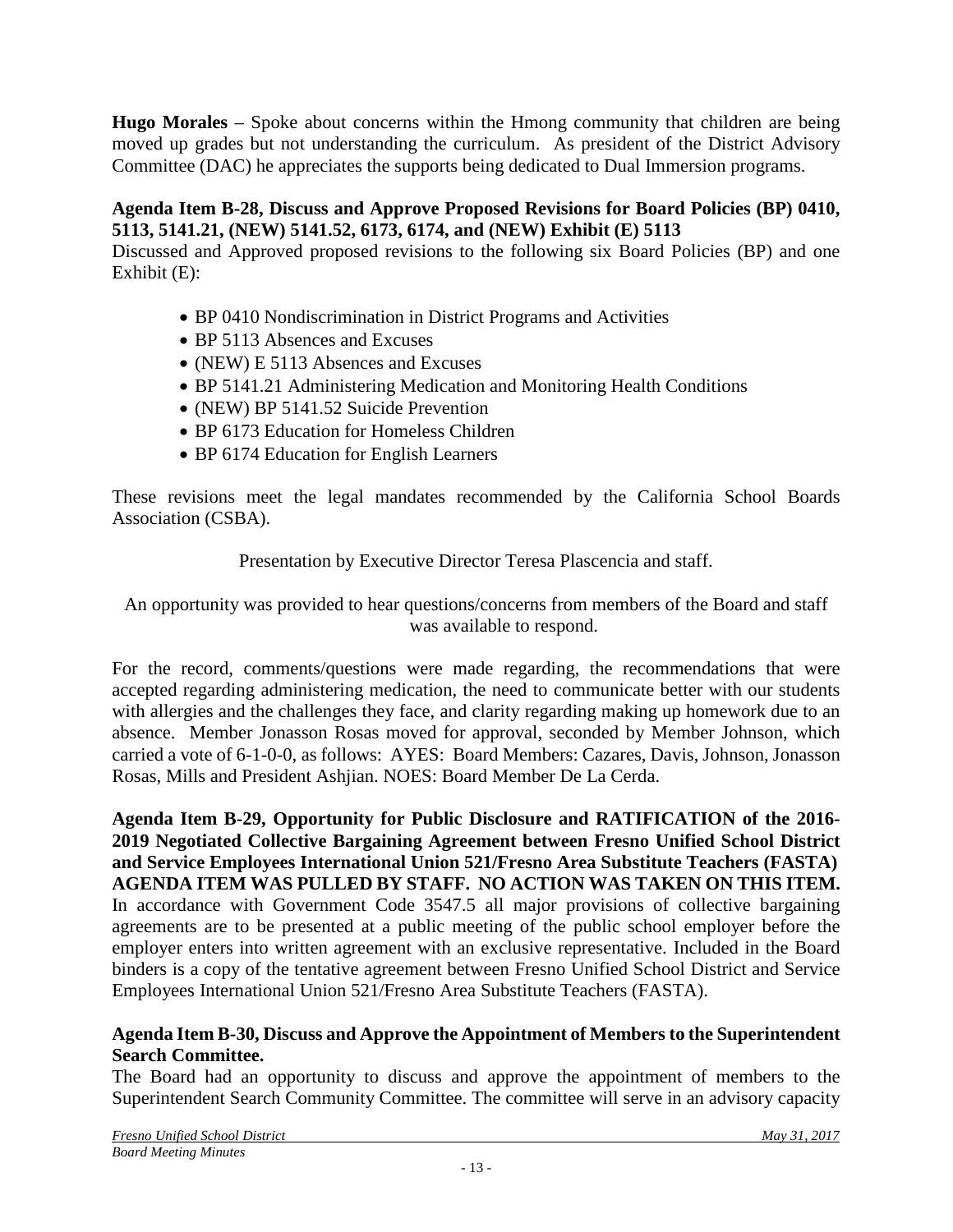during the superintendent search process, have an opportunity to interview top candidates, and provide input and feedback in an effort to facilitate the Board's final decision.

Pursuant to Board Bylaw 9130, "Except for subcommittees of the Board, committee members may be recommended by the superintendent or designee, if appropriate, and shall be appointed by the Board president, subject to Board approval."

Each Board member had an opportunity to nominate an individual of their choice, as well as provide suggestions for additional at-large nominations for the Board to consider. Any nomination(s) contested by a Board member will be brought to a vote if needed.

Presentation led by Board President Ashjian

An opportunity was provided to hear questions/concerns from members of the Board and staff was available to respond.

For the record, comments/questions were made regarding, why the FTA president was selected to the committee. Member Mills moved for approval, seconded by Member Cazares, which carried a vote of 7-0-0-0, as follows: AYES: Board Members: Cazares, Davis, De La Cerda, Johnson, Jonasson Rosas, Mills and President Ashjian.

# **C. RECEIVE INFORMATION & REPORTS**

**The board was in receipt of the following items:**

## **Agenda Item C-31, Proposed Revisions for Board Policies (BP) 1621, (NEW) 3470, 5121, 6159, 6159.3, 6162.5, 6162.51, and 6185.**

- BP 1621 Home-Based School (Deletion)
- (NEW) BP 3470 Debt Issuance and Management
- BP 5121 Examination and Grading
- BP 6159 Individualized Education Program
- BP 6159.3 Appointment of Surrogate Parent for Special Education Students
- BP 6162.5 Student Assessment
- BP 6162.51 Standardized Testing and Reporting Program
- BP 6185 Community Day School

# **Agenda Item C-32, Constituent Services Quarterly Reporting**

# **BOARD/SUPERINTENDENT COMMUNICATIONS**

**Member Johnson** – Columbia Elementary needs to have the weeds taken care of in the front of the school on the Trinity Street side.

**Member Mills** – Mentioned the press conference for the agreement with the city for blue space was scheduled during a graduation, which precludes some board members from attending.